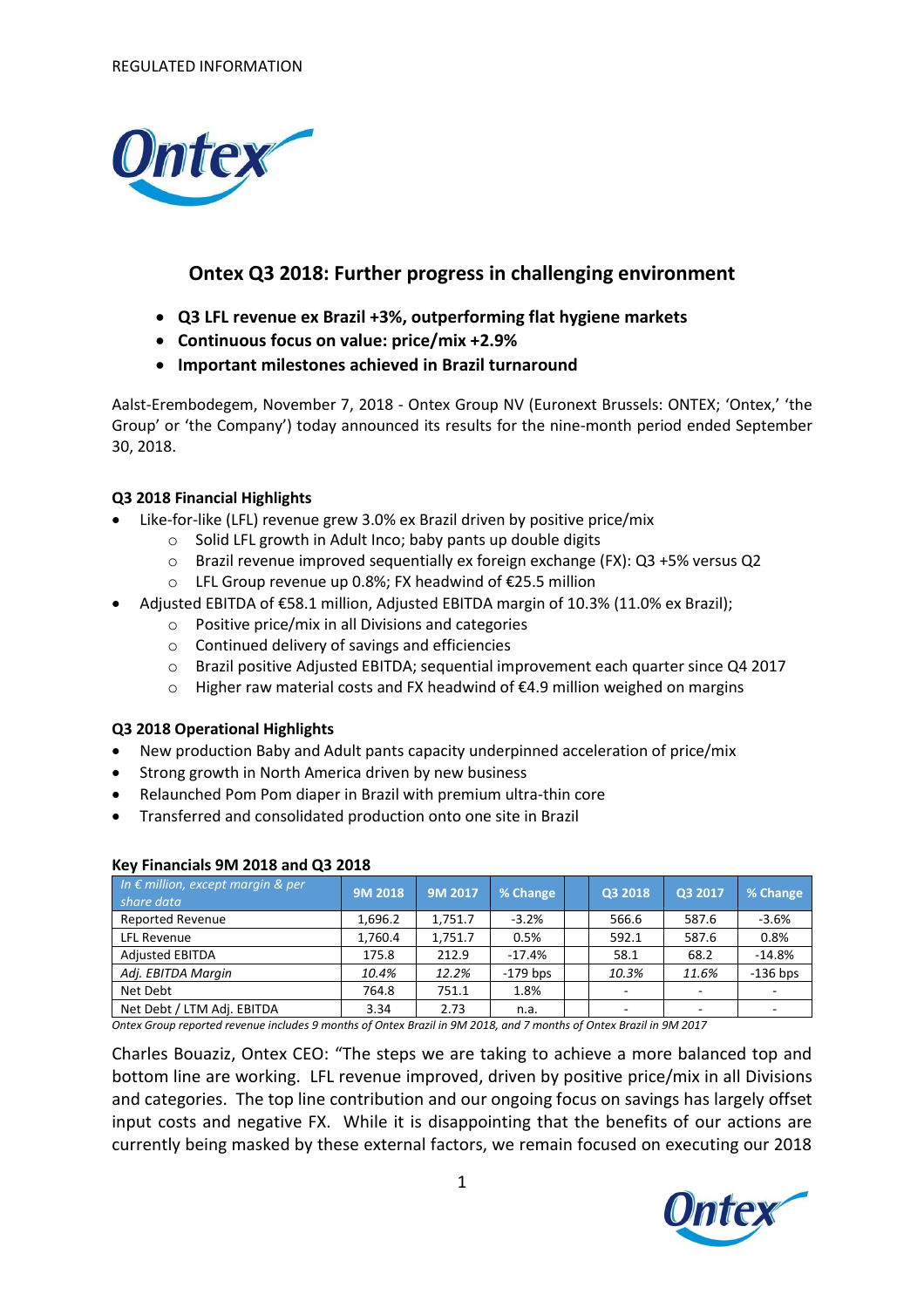priorities and developing a comprehensive review to accelerate the delivery of value for the benefit of our shareholders, which we will announce at the time of our 2018 results."

# **Market Dynamics**

Hygiene markets remained broadly stable compared to a year ago. In the third quarter, babycare category value decreased at a similar rate to the first half, however with a modest improvement in market pricing while volumes were lower. The proportion of retailer brands in our markets were at similar levels versus last year, highlighting their inherent attractiveness to retail customers as well as consumers.

On a year-on-year basis, most commodity raw material indices were higher, in some cases materially, in Q3 2018. Based on current information this is expected to continue in Q4 2018.

The majority of currencies we do business in were lower versus the euro during Q3 2018, continuing the trend seen in the first half of the year.

# **OUTLOOK**

Based on our year-to-date revenue performance, we remain on track to record low single-digit LFL growth for the full year 2018 in broadly flat hygiene markets. Actions to enhance price/mix and cost saving initiatives will continue and further value-creating actions will be considered as required, in light of sustained input cost pressures and FX volatility. We expect Q4 2018 Adjusted EBITDA margin to be broadly similar to that in 9M 2018.

|                                               | <b>Nine Months</b> |         |                                |                        | <b>Third Quarter</b> |         |                                |                    |
|-----------------------------------------------|--------------------|---------|--------------------------------|------------------------|----------------------|---------|--------------------------------|--------------------|
| in $\epsilon$ million                         | 9M 2018            | 9M 2017 | $%$ $\triangle$ as<br>reported | $%$ $\Delta$ at<br>LFL | Q3 2018              | Q3 2017 | $%$ $\triangle$ as<br>reported | %∆at<br><b>LFL</b> |
| <b>Ontex Reported</b><br>Revenue <sup>*</sup> | 1,696.2            | 1,751.7 | $-3.2%$                        | 0.5%                   | 566.6                | 587.6   | $-3.6%$                        | 0.8%               |
| Babycare                                      | 986.2              | 1053.9  | $-6.4%$                        | $-2.0%$                | 330.9                | 349.5   | $-5.3%$                        | $-0.5%$            |
| Femcare                                       | 169.2              | 165.7   | 2.1%                           | 3.3%                   | 55.3                 | 56.2    | $-1.6%$                        | $-0.8%$            |
| Adult Inco                                    | 518.7              | 511.4   | 1.4%                           | 4.5%                   | 170.3                | 172.3   | $-1.2%$                        | 3.3%               |

# **Operational Review: Categories**

\* Includes €22.1 million of Other in 9M 2018; €20.7million of Other in 9M 2017, €10.1 million of Other in Q3 2018; €9.6 million of Other in *Q3 2017*

## **Babycare**

Babycare category revenue saw a slight decrease of 0.5% in Q3 2018. Baby pants revenue accelerated further in Q3, up double digits supported by growth in all main markets. Baby diapers had competitive growth in several of our markets outside Brazil.

## **Femcare**

Revenue in the Femcare category in Q3 2018 was 0.8% lower, with growth of organic cotton tampon sales remaining high.

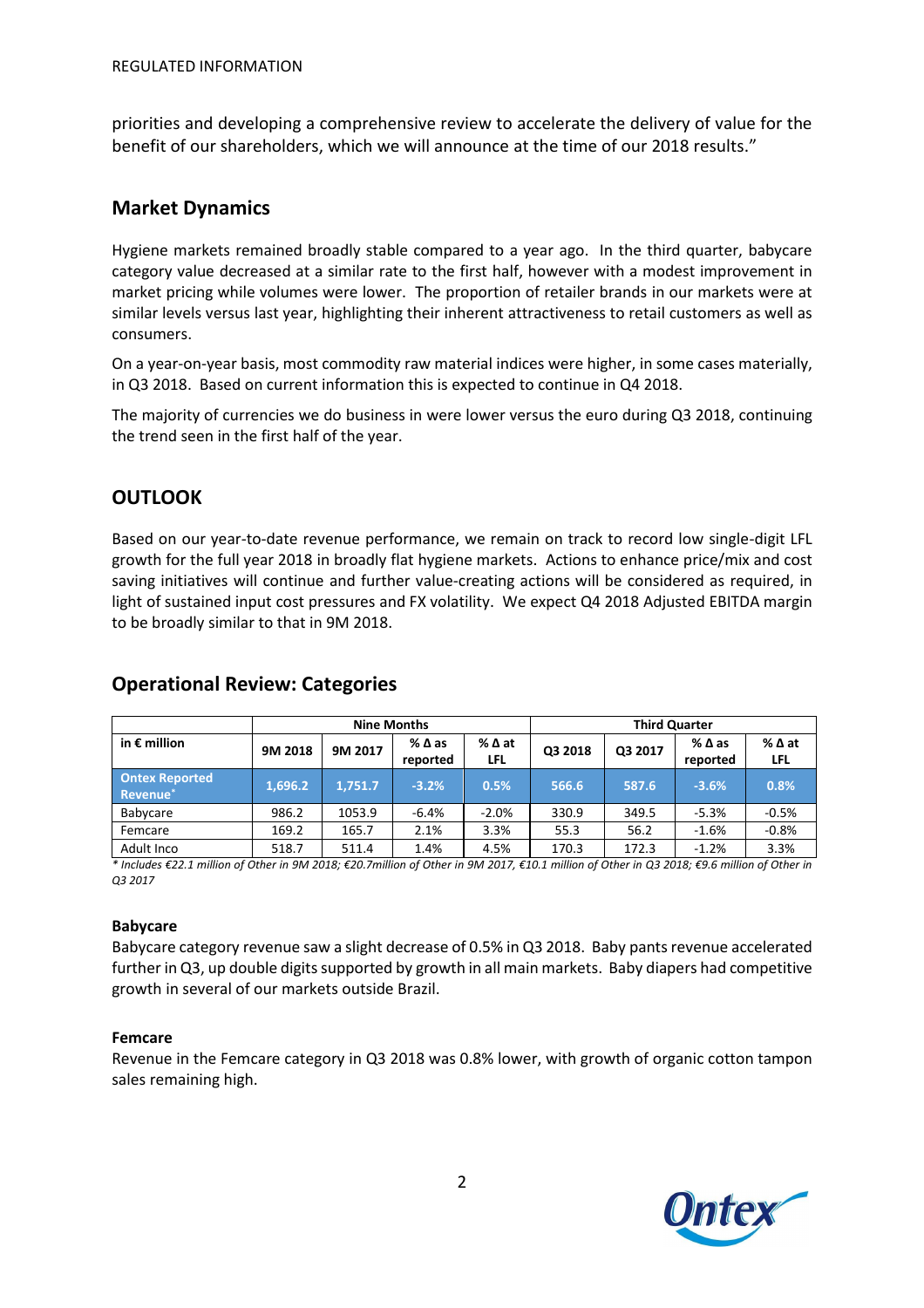#### **Adult Inco**

In Q3 2018, Adult Inco category revenue was up 3.3%, with sales in retail channels 8% higher and stable in institutional channels. Sales of Adult Pants and Light Inco products continued to drive our revenue in this category.

|                                         | <b>Nine Months</b> |         |                                |                               | <b>Third Quarter</b> |         |                             |                               |
|-----------------------------------------|--------------------|---------|--------------------------------|-------------------------------|----------------------|---------|-----------------------------|-------------------------------|
| in $\epsilon$ million                   | 9M 2018            | 9M 2017 | $%$ $\triangle$ as<br>reported | $%$ $\Delta$ at<br><b>LFL</b> | Q3 2018              | Q3 2017 | $%$ $\Delta$ as<br>reported | $%$ $\Delta$ at<br><b>LFL</b> |
| <b>Ontex Reported</b><br><b>Revenue</b> | 1,696.2            | 1,751.7 | $-3.2%$                        | 0.5%                          | 566.6                | 587.6   | $-3.6%$                     | 0.8%                          |
| Mature Market Retail                    | 662.9              | 673.2   | $-1.5%$                        | $-0.9%$                       | 217.3                | 227.6   | $-4.5%$                     | $-3.9%$                       |
| <b>Growth Markets</b>                   | 146.7              | 141.9   | 3.4%                           | 10.7%                         | 46.9                 | 45.5    | 3.2%                        | 8.9%                          |
| Healthcare                              | 328.7              | 323.6   | 1.6%                           | 1.9%                          | 107.5                | 107.7   | $-0.2%$                     | $-0.1%$                       |
| MENA                                    | 115.9              | 139.3   | $-16.8%$                       | $-1.4%$                       | 38.2                 | 39.4    | $-3.2%$                     | 16.2%                         |
| Americas Retail                         | 442.0              | 473.6   | $-6.7%$                        | $-0.9%$                       | 156.7                | 167.3   | $-6.3%$                     | 1.9%                          |

## **Operational Review: Divisions**

*Ontex Group reported revenue includes 9 months of Ontex Brazil in 9M 2018, and 7 months of Ontex Brazil in 9M 2017*

#### **Mature Market Retail**

Against a high prior year comparable, Q3 2018 Mature Markets Retail Division revenue was 3.9% lower. Following strong, volume-led revenue growth in 2017 and a continuous and material rise in Group input costs, we increased our efforts to improve the contribution from price and mix in 2018. Year-on-year pricing was positive in Q3, reflecting the broad-based price increases designed to partly offset significant Group-wide input cost growth, particularly in raw materials and energy. As expected, sales volumes were negatively affected by these price increases, in an environment where the international branded diaper competitor has maintained an aggressive pricing policy and promotional activity. Product mix was positively impacted by ongoing volume gains in Baby Pants and Adult Incontinence, as new production capacity to support our customers continued to ramp up. We also continued rolling out our new channel core diapers to leading retailer customers, helping them to attract consumers to their stores.

## **Growth Markets**

The Growth Markets Division delivered a solid revenue performance in Q3 2018, increasing 8.9%. Higher volumes and positive price/mix underpinned the revenue growth, which continued to be broad-based across most categories and geographies. In spite of ongoing rising Group input costs and weaker currency, the competitive environment remains challenging with all Babycare suppliers maintaining a high level of pricing and promotional activity to gain share. Our focus to develop local production capabilities and leverage the Company's deep experience in retailer brands supported market outperformance in the Division.

#### **Healthcare**

Q3 2018 Healthcare Division revenue was essentially unchanged versus last year, down 0.1%. The sales mix benefited from the growth of Adult Pants and Light Inco products in most markets, which offset a slight decrease in volumes across other products. In light of sustained input cost inflation we will continue to implement efficiency measures and actively manage our customer and product portfolio.

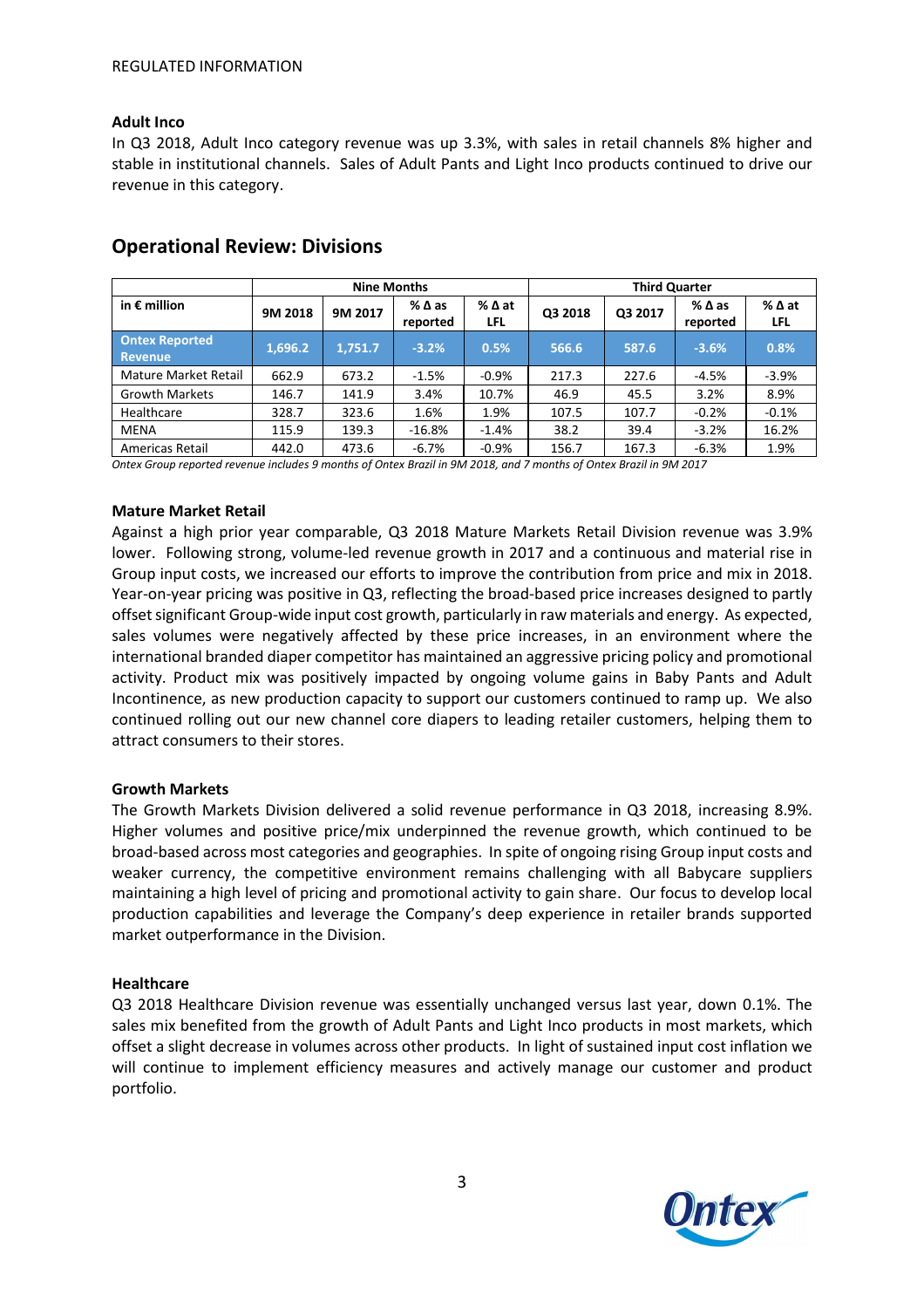#### **MENA**

Revenue in our Middle East and North Africa Division grew 16.2% in Q3 2018, demonstrating that our actions are delivering results. Despite heightened competition in Babycare, Division sales rose due to both higher volumes and positive price/mix. In Turkey, we benefited from our recently launched Canbebe baby diaper innovation supported by increased in-store activation and digital engagement with consumers, and further growth in Adult Inco, together with pricing actions in light of local currency weakness. We also had good growth in other markets including export sales.

### **Americas Retail**

Americas Retail Division had 1.9% revenue growth in Q3 2018, on top of a solid comparable revenue performance last year. Outside Brazil, revenue was up 14.2%, as our portfolio of local Babycare and Adult Inco brands in Mexico continued to perform well, and sales in the US accelerated due to strong Babycare and Femcare sales. In Brazil, we relaunched an enhanced Pom Pom diaper, with positive initial consumer feedback, following the relaunch of our Cremer diaper brand a few months earlier. Our team also successfully finalized the consolidation of production onto one site in Brazil, previously announced in May 2018, which includes new proprietary technology that will support our future growth plans. In addition to these operational milestones, we delivered further sequential revenue growth in Q3 2018 of 5% excluding FX versus Q2 2018, and positive adjusted EBITDA. The progress to date confirms that our comprehensive turnaround plan in Brazil is slowly but surely taking effect.

|                                  | <b>Nine Months</b> |         |                             | <b>Third Quarter</b> |         |         |                  |                        |
|----------------------------------|--------------------|---------|-----------------------------|----------------------|---------|---------|------------------|------------------------|
| in $\epsilon$ million            | 9M 2018            | 9M 2017 | $%$ $\Delta$ as<br>reported | % ∆ at<br>LFL        | Q3 2018 | Q3 2017 | %∆as<br>reported | $%$ $\Delta$ at<br>LFL |
| <b>Ontex Reported</b><br>Revenue | 1,696.2            | 1,751.7 | $-3.2%$                     | 0.5%                 | 566.6   | 587.6   | $-3.6%$          | 0.8%                   |
| Western Europe                   | 812.8              | 806.8   | 0.7%                        | 0.9%                 | 264.6   | 270.8   | $-2.3%$          | $-2.3%$                |
| Eastern Europe                   | 214.2              | 230.4   | $-7.0%$                     | $-3.2%$              | 71.5    | 78.7    | $-9.2%$          | $-5.6%$                |
| Americas                         | 443.8              | 476.4   | $-6.8%$                     | $-1.1%$              | 157.2   | 168.0   | $-6.4%$          | 1.8%                   |
| <b>ROW</b>                       | 225.4              | 238.1   | $-5.3%$                     | 6.2%                 | 73.4    | 70.1    | 4.6%             | 17.5%                  |

## **Operational Review: Geographies**

Q3 2018 revenue was driven by an increase outside of Europe, despite significant FX headwinds. The majority of Group reported revenue was from outside of Western Europe, in markets which are forecast to continue growing in the mid- to long-term.

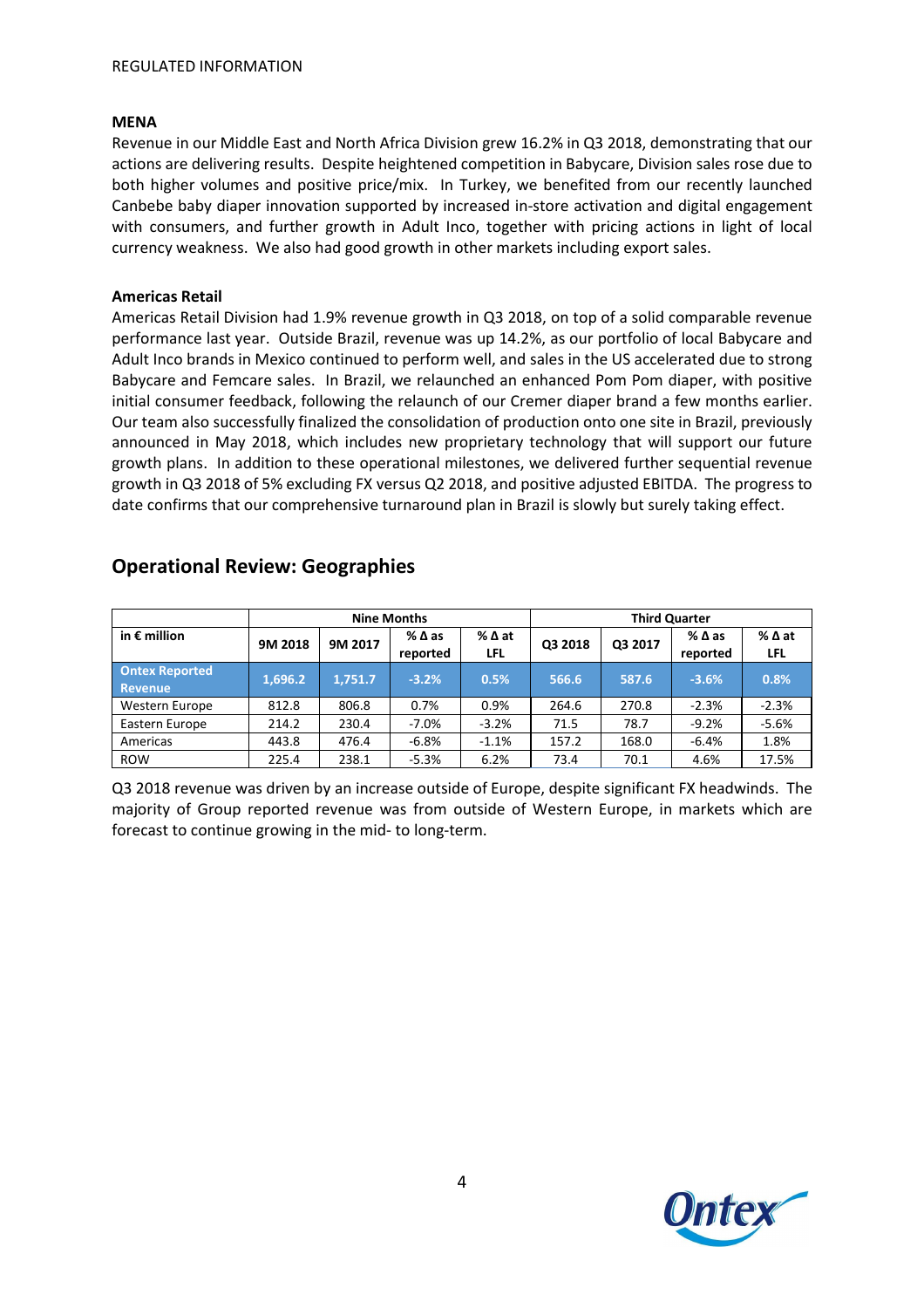# **Corporate information**

The above press release and related financial information of Ontex Group NV for the nine months ended September 30, 2018 was authorized for issue in accordance with a resolution of the Board of Directors on November 6, 2018.

# **Alternative Performance Measures**

The following alternative performance measures (non-GAAP) have been included in this trading update since management believes that they are widely used by certain investors, securities analysts and other interested parties as supplemental measures of performance and liquidity. The alternative performance measures may not be comparable to similarly titled measures of other companies and have limitations as analytical tools and should not be considered in isolation or as a substitute for analysis of our operating results, our performance or our liquidity under IFRS.

#### **Like-for-like revenue (LFL)**

Like-for-like revenue is defined as revenue at constant currency excluding change in perimeter of consolidation or M&A.

**Non-recurring Income and expenses:** Non-recurring income and expenses are those items that are considered by management not to relate to items in the ordinary course of activities of the Company. They are presented separately as they are important for the understanding of users of the consolidated financial statements of the "normal" performance of the company due to their size or nature. The non-recurring income and expenses relate to:

- Acquisition-related expenses;
- changes to the measurement of contingent considerations in the context of business combinations;
- business restructuring costs, including costs related to the liquidation of subsidiaries and the closure, opening or relocations of factories;
- asset impairment costs.

## **EBITDA and Adjusted EBITDA and related margins**

EBITDA is defined as earnings before net finance cost, income taxes, depreciation and amortisation. Adjusted EBITDA is defined as EBITDA plus non-recurring income and expenses. EBITDA and Adjusted EBITDA margins are EBITDA and Adjusted EBITDA divided by revenue.

## **Net financial debt/LTM Adjusted EBITDA ratio (Leverage)**

Net financial debt is calculated by adding short-term and long-term debt and deducting cash and cash equivalents. LTM adjusted EBITDA is defined as EBITDA plus non-recurring income and expenses for the last twelve months (LTM).

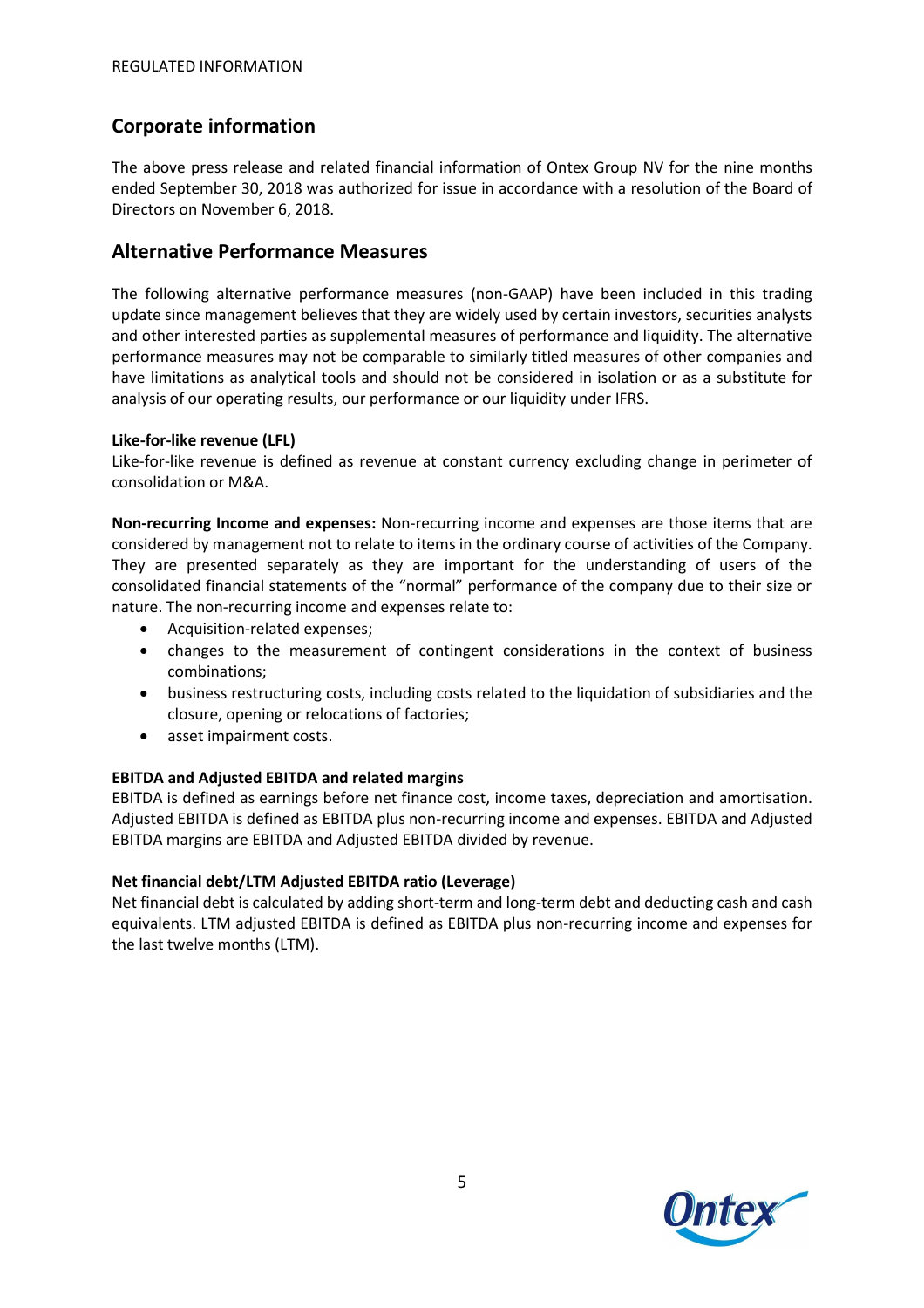# **Conference call**

Management will host a presentation for investors and analysts on November 7, 2018 at 8:00am GMT/9:00am CET. A copy of the presentation slides will be available at:

http://www.ontexglobal.com/financial-reports-including-annual-reviews

If you would like to participate in the conference call, please dial-in 5 to 10 minutes prior using the details below:

| Passcode             | 8636712              |
|----------------------|----------------------|
| Germany              | +49 (0)69 2222 25574 |
| France               | +33 (0)1 76 77 22 88 |
| Belgium              | +32 (0)2 404 0659    |
| <b>United States</b> | +1 323 994 2093      |
| United Kingdom       | +44 (0)330 336 9127  |

A replay of the conference call will also be available for one week afterwards:

| Passcode             | 8636712               |
|----------------------|-----------------------|
| Germany              | +49 (0) 69 2000 1800  |
| France               | +33 (0) 1 70 48 00 94 |
| Belgium              | +32 (0) 2 620 0568    |
| <b>United States</b> | +1 719 457 0820       |
| United Kingdom       | +44 (0) 207 660 0134  |

## **Financial calendar 2019**

| FY 2018             | March 8, 2019    |
|---------------------|------------------|
| Q1 2019             | May 8, 2019      |
| AGM                 | May 24, 2019     |
| H <sub>1</sub> 2019 | July 31, 2019    |
| Q3 2019             | November 6, 2019 |
|                     |                  |

# **Enquiries**

**Investors** Philip Ludwig +32 53 333 730 Philip.ludwig@ontexglobal.com

**Press** Gaëlle Vilatte +32 53 333 708 Gaelle.vilatte@ontexglobal.com